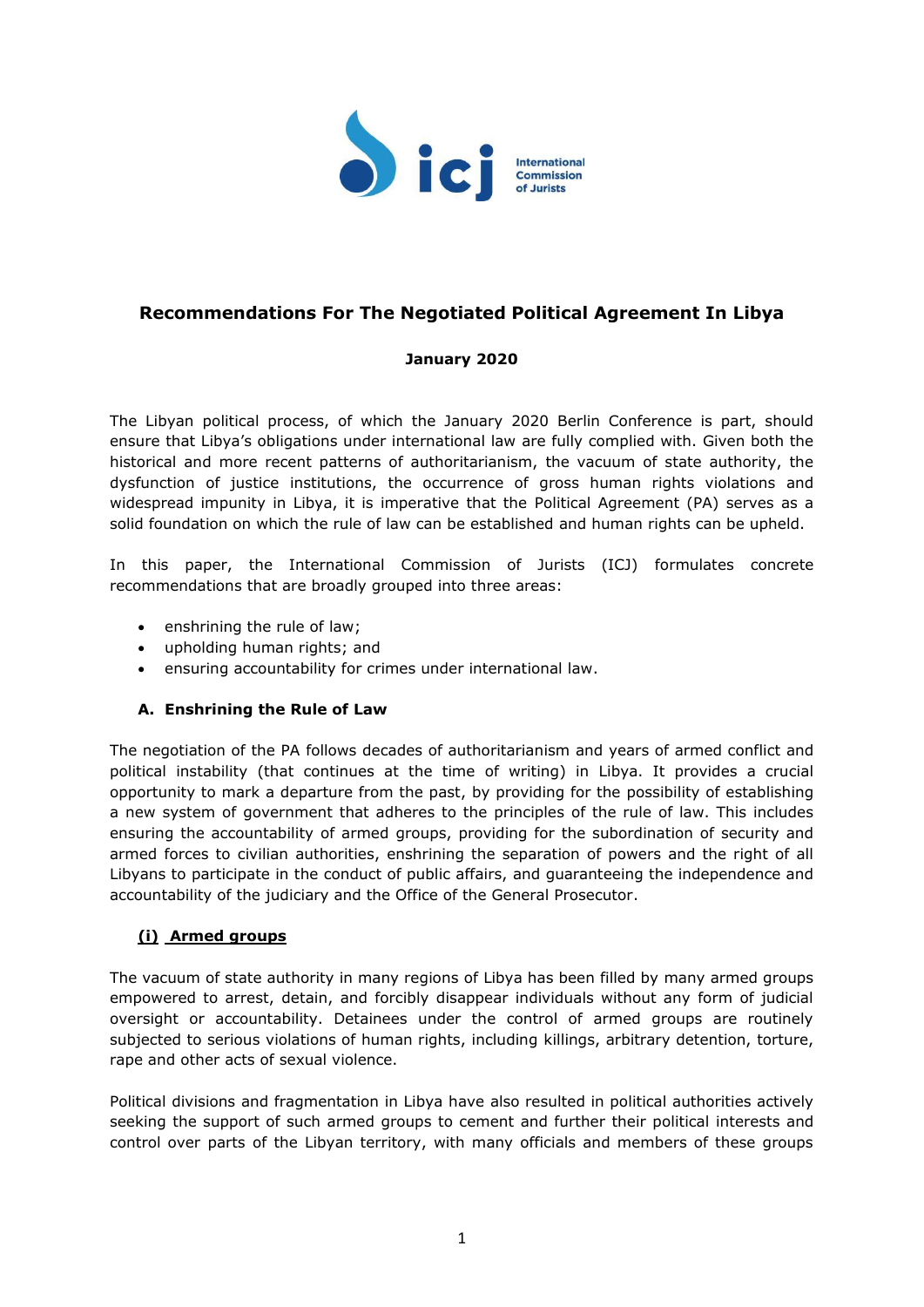being integrated into official armed and security forces without proper and adequate vetting procedures.

**The PA should include provisions which commit to ensuring: that legitimate and legally constituted armed and security forces are operational, effective and fully compliant with international rule of law and human rights standards; that any process of integrating officials and members of armed groups in the State's armed and security forces is conducted through proper and adequate vetting standards and processes; and that those officials and members of armed groups responsible for crimes under international law and serious human rights violations are excluded from such a process and are held criminally accountable.**

**The PA should also include provisions which commit to ensuring: that the Libyan authorities gain control over detention facilities operating under the control of armed groups, and that those arbitrarily detained are immediately and unconditionally released and their right to reparation is fully ensured.** 

#### **(ii) Civilian oversight over security and armed forces**

The security and armed forces of the State should always ultimately be subject to civilian oversight by a democratically elected government. In Libya, a clear framework on civilian oversight is needed to ensure compliance with international standards. It should include specific parliamentary mechanisms to oversee the functioning of the security and armed forces, including by ensuring that they abide by the law and are held to account. Providing for the accountability of security forces is particularly important in light of current laws in force in Libya which provide for broad immunities for the armed and security forces.

Moreover, the composition and nature of military courts and their role within the military hierarchy is such that their use should be strictly limited in terms of both personal and subject-matter jurisdiction. Military tribunals should not be used to try civilians or for cases involving gross human rights violations or crimes under international law.

**The PA should include provisions which commit to ensuring full and effective civilian oversight and control over, as well as accountability of, the security and armed forces. Such oversight may be achieved by providing for a clear legal framework which defines and limits their role to national defence and law enforcement activities, and excludes any influence or interference over or in the political process.**

**The PA should also include provisions which commit to ensuring that military courts do not have jurisdiction over civilians, and that their jurisdiction is limited to cases involving military personnel for alleged breaches of military discipline, and excluding crimes under international law committed by members of the armed and security forces.**

In developing such provisions, importance ought to be given by the Libyan authorities to ensuring:

- the accountability of the armed and security forces and their effective subordination to a legally constituted civilian authority;
- that the role of the armed forces is adequately defined in the Constitution and related framework and specifically limited to matters of national defence only;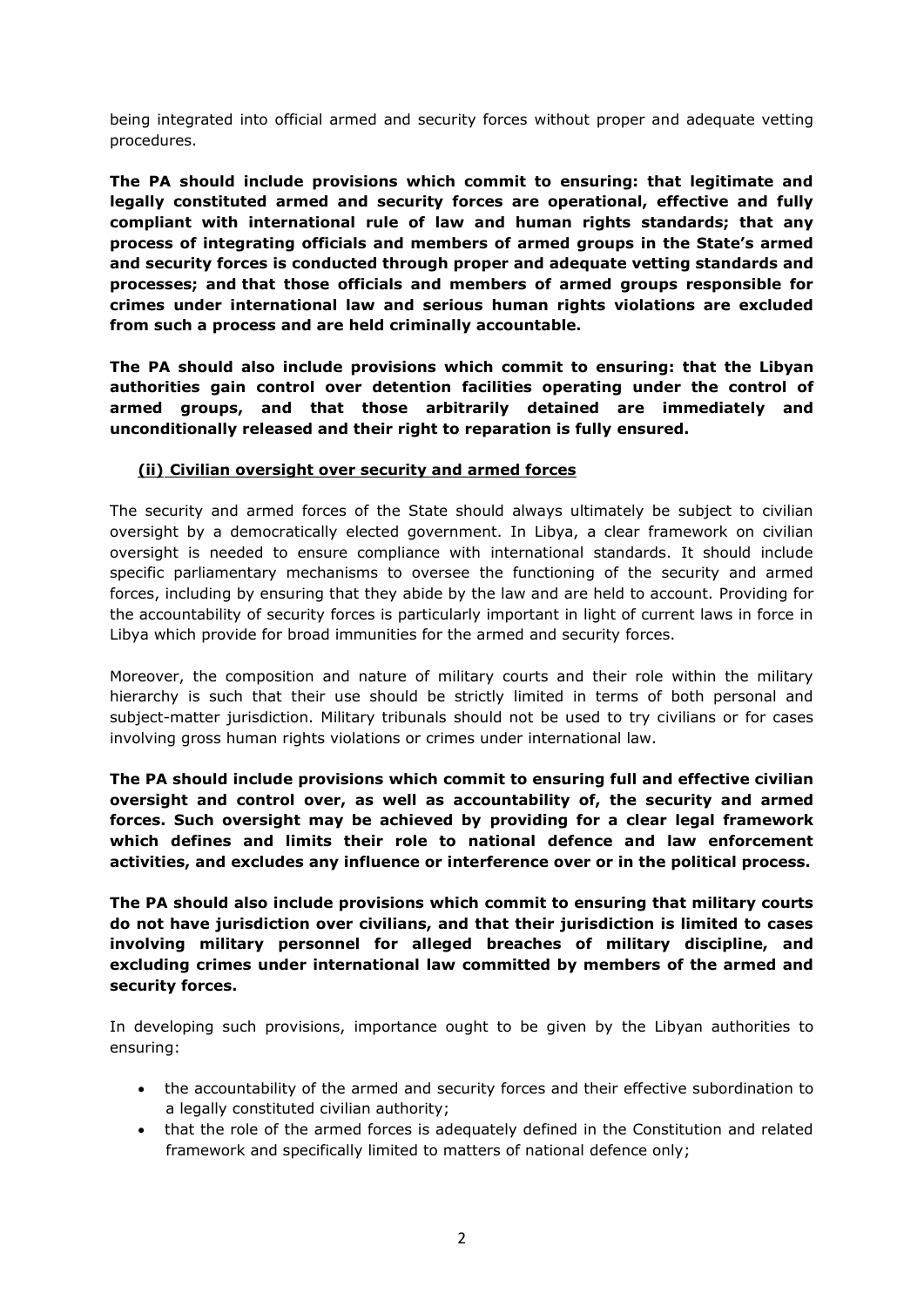- that the Ministry of Defence is under the authority of a civilian, democratically elected leadership;
- the appropriate vetting of any armed groups' members integrated into State institutions, in order to prevent the recruitment of persons responsible for human rights abuses and violations of international humanitarian law;
- the functional independence and impartiality of military tribunals and that their functioning is in accordance with international fair trial standards; and
- that military courts do not have jurisdiction over cases concerning civilians who are either alleged perpetrators or victims, nor jurisdiction over crimes under international law committed by the military or armed forces.

# **(iii) The right of Libyans to take part in the conduct of public affairs**

A Consolidated Draft Constitution was adopted on 29 July 2017 by the Constitutional Drafting Assembly, however it is yet to be approved by way of referendum. The political process is intended to provide a framework for the organization of the next parliamentary and presidential elections.

This process and the resulting PA should enshrine the right of Libyans to take part in the conduct of public affairs. Under international standards, this right includes the right of citizens to freely determine their political status, to choose the form of their constitution and government, and to decide public issues through a referendum, representatives or another electoral process.

**The PA should include provisions which commit to conducting the constitutionalmaking process with full inclusiveness and under conditions allowing full freedom of debate, including with a view to ensuring full compliance with the international rule of law and human rights standards, transparency in all stages of the constitutional drafting and adoption process, and the effective and meaningful participation of all relevant actors, including representatives of opposition parties and the full range of civil society representatives.** 

**Particular measures ought to be provided for to ensure that all stakeholders, including sections of the population who have been marginalised, such as ethnic minorities and women, are guaranteed an adequate opportunity to participate and take part in the conduct of public affairs, including in the context of the next presidential and parliamentary elections.**

# **(iv) The Separation of powers**

Providing for the separation of powers in the PA and the Libyan Constitution is essential to ensure the promotion and protection of human rights and adherence to the rule of law in Libya. After more than four decades of authoritarianism and abusive use of the executive power under the Gadhafi regime, an independent judiciary and the effective parliamentary oversight of the executive are a *sine qua non* for a rule of law-based State. The power of judicial review over all legislative and executive acts should be enshrined in both the PA and the Constitution.

**The PA should include provisions which commit to ensuring the separation of powers as a cardinal safeguard against the recurrence of authoritarianism and repression in Libya. This should be achieved through enshrining a clear attribution of competencies and checks and balances between the legislature, the executive**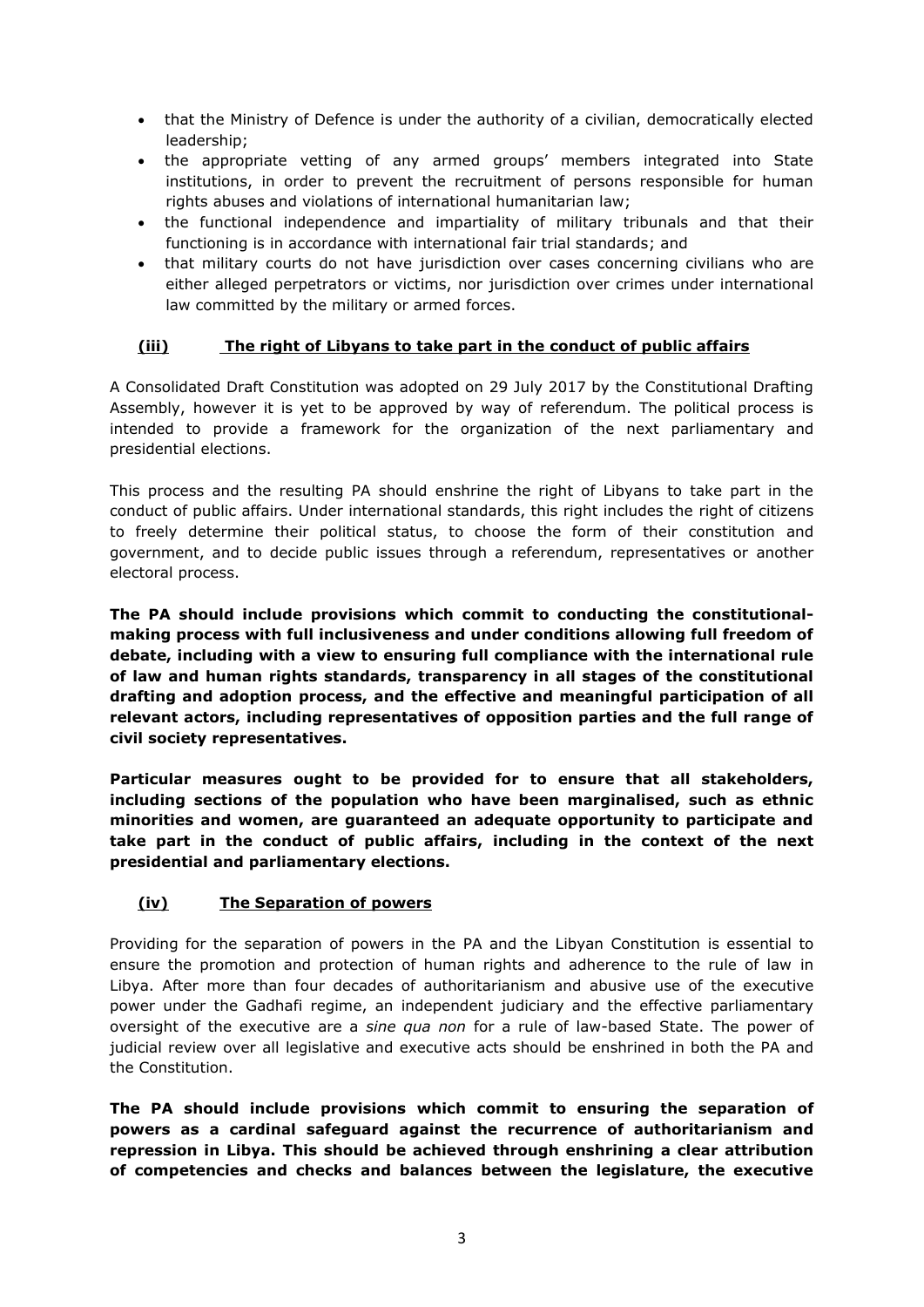# **and the judiciary, and expressly recognizing and guaranteeing the power of judicial review over all legislative and executive acts.**

In developing such provisions, importance ought to be given by the Libyan authorities to:

- fully embedding the rule of law in the framework for the functioning of the State, including by ensuring the clear separation of powers, attribution of competencies and checks and balances between the legislature, the executive and the judiciary;
- enshrining the power of judicial review over all legislative and executive acts;
- clearly and unambiguously recognizing the primacy of the Constitution over all other aspects of domestic law, and ensuring that these aspects are adopted and implemented in full compliance with the Constitution;
- asserting the primacy of international law over domestic law by unequivocally stating that internal law, including the Constitution, cannot be used as a justification for noncompliance with human rights conventions and treaties ratified by Libya.

#### **(v) The independence of the judiciary**

The trust of Libyans in public institutions, including the judiciary, has significantly eroded after long periods of conflict, political instability and the decades of the Gadhafi dictatorship. Restoring trust in the judiciary is fundamental to the re-establishment of the rule of law and for ensuring accountability for human rights abuses. To achieve this objective, Libya must fully comply with its obligations under international law to respect and protect the independence of the judiciary, including by ensuring that the High Judicial Council (HJC) is designed and established to manage and regulate the careers of judges from training to appointment, promotion to discipline, and tenure to retirement. Libya should also ensure that the HJC functions independently and acts as a crucial check against the risk of executive control over and interference in the work of the judiciary.

Prosecutors should also be able to carry out their functions independently, impartially and objectively, in defence of and in a manner which respects human rights. Under Libyan law, the Office of the Prosecutor-General is considered to be a judicial body, yet certain provisions continue to grant the Minister of Justice particular powers to give instructions to prosecutors. The Libyan authorities should ensure a clearer division between judges and prosecutors in law and practice, recognizing their distinct roles and independence from one another. The authorities should also ensure that no executive power be exercised over the prosecution, including that instructions from the executive to the prosecutor not to prosecute, should be prohibited.

**The PA should include provisions which commit to safeguarding the independence, impartiality and accountability of the judiciary, including by ensuring that: the HJC is institutionally, economically, and administratively independent and is fully responsible for managing the career of judges, including their appointment, selection, tenure, promotion, transfer, and discipline; criteria and procedures for managing the career of judges is in line with international law and standards; and the HJC is consulted in respect of all matters relating to the judiciary, including judicial reforms.**

**The PA should also include a commitment to ensuring the independence and autonomy of prosecutorial authorities, including with a view to increasing public confidence in the prosecution's ability to investigate and prosecute cases of abuse of power and serious human rights violations.**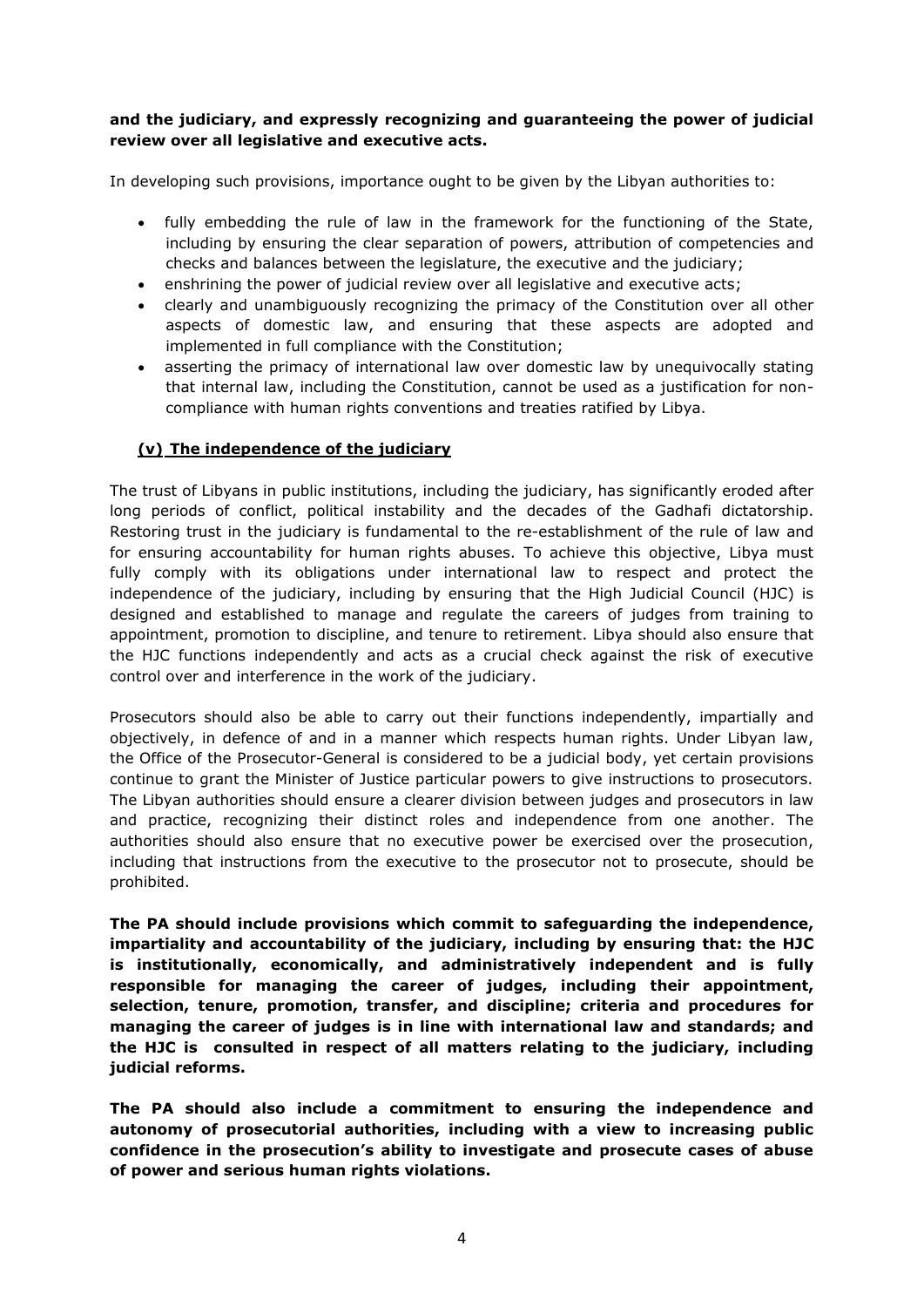In developing such provisions, importance ought to be given by the Libyan authorities to:

- setting out fair and transparent procedures for the selection of trainee judges, the appointment of all judges and to expressly prohibiting discrimination on any status grounds in such process;
- ensuring specific training for investigators, prosecutors and judges on addressing cases of gross human rights violations and combating impunity;
- requiring consultation with and consent of a judge before any judicial transfer is effected, as long as such consent is not unreasonably withheld and except pursuant to a system of regular rotation provided by law or formulated after due consideration by the judiciary;
- providing that specific and proactive measures are taken to ensure the increased appropriate representation of women in the judiciary with a view to achieving approximate gender parity, both across the entire judiciary and in specific courts where women are underrepresented;
- affirming and guaranteeing a clear separation between the role and functions of judges and prosecutors;
- removing the hierarchical authority of the Minister of Justice over the Prosecutor's Office, including the ability to control and direct prosecutions over specific cases, and revoking the power of the Minister of Justice to authorize or initiate prosecutions in specific crimes;
- ensuring that prosecutors guarantee the protection of human rights and the right to fair trial in all proceedings within their mandate;
- providing for a HJC that is composed of a majority of judges, excluding representatives from the executive, and that judges from all courts are entitled to participate in the election of members to the HJC and to be represented in it;
- providing, in relation to the composition of the HJC, for a pluralistic and representative membership and, in particular, substantial gender representation with a view ultimately to achieving gender parity; and
- providing that all authorities, in particular the Parliament and the Government, are required to consult the HJC and to consider its opinion on all matters relating to the judiciary, including judicial reforms.

# **II. Upholding Human Rights**

Under international law, Libya is bound by the provisions of the human rights treaties it has ratified and must perform its obligations under these treaties in good faith. It must take the necessary steps to give effect within its domestic legal order to the rights recognized in human rights treaties, including through the adoption of a comprehensive Bill of Rights.

The Libyan authorities should also ensure that the protection of rights and liberties in the Draft Constitution and relevant laws conform, at a minimum, to the definition and scope of the rights contained within the treaties duly ratified by Libya. Any scope for limitation of a right under the Draft Constitution should not exceed the permissible scope for limitation under international law. Limitations must be lawful, reasonable and capable of being demonstrably justified in a democratic society. Limitations also should be clear, accessible and not be arbitrary.

The Libyan authorities should also recognize each of the non-derogable rights, including, among others, the right to life, the right to be free from torture or other ill-treatment, the right not to be subject to enforced disappearance, aspects of the right to a fair trial, the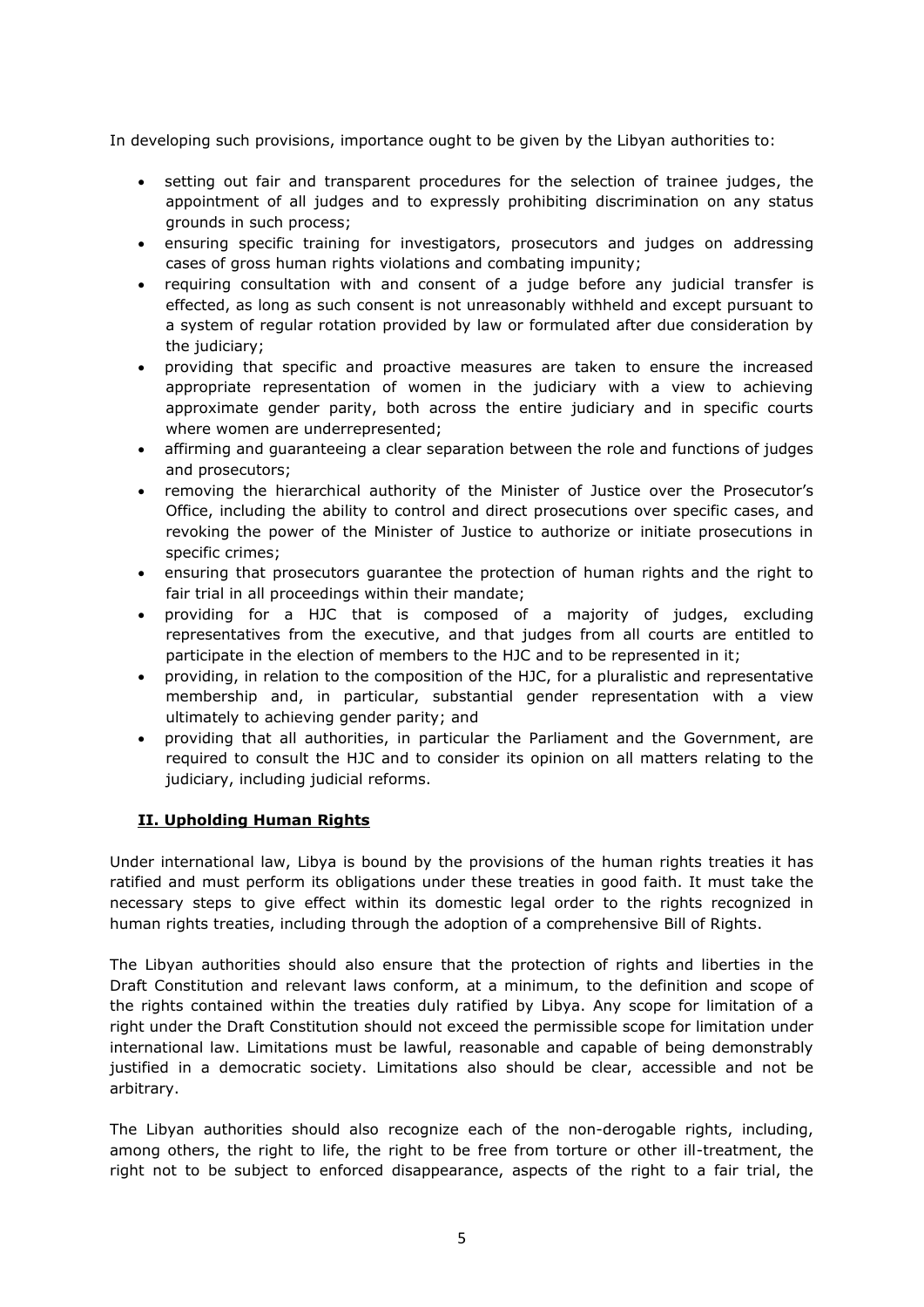application of the principle of legality, and the right to challenge the lawfulness of detention (*habeas corpus*).

Any provisions which purport to subjugate human rights protections in the Draft Constitution to religious laws or prescriptions are incompatible with Libya's obligations under international law and should, therefore, be removed or substantively amended.

**The PA should include provisions which commit to the development and adoption of a comprehensive Bill of Rights that complies with Libya's obligations under international human rights law and with universally recognised human rights standards. This involves including a comprehensive general anti-discrimination clause, covering at least all the grounds covered by the conventions ratified by Libya; strong protections for minorities, including by asserting their rights to enjoy their own culture and to use their own language and to participate in public life and in the conduct of public affairs; an absolute prohibition of torture and other cruel, inhuman or degrading treatment or punishment; and an explicit and absolute prohibition of slavery, servitude, and arbitrary deprivation of life.**

In developing such provisions, importance ought to be given by the Libyan authorities to:

- including a comprehensive section on rights that complies with Libya's obligations under international human rights law and with universally recognized human rights standards;
- expressly providing that, should any conflict arise between provisions of the Constitution in their interpretation and application, the provision or interpretation providing for the greater protection of rights should always take precedence;
- ensuring that any scope for the limitation of rights conforms to the criteria for such limitations under international law; and
- specifically recognizing each of the non-derogable rights, including, among others, the right to life, the right to be free from torture or other ill-treatment, the right not to be subject to enforced disappearance, aspects of the right to a fair trial, the application of the principle of legality, and the right to challenge the lawfulness of detention (*habeas corpus*), as being rights from which no derogation is accepted, including in times of emergency.

# **III. Ensuring accountability for crimes under international law**

The upsurge in hostilities in Libya since April 2019 has highlighted the devastating impact that impunity for crimes under international law committed by State actors and armed groups has engendered. Civilians taking no part in hostilities are being displaced *en masse*, unlawfully killed and subject to other violations of international humanitarian law (IHL) and gross human rights violations, including indiscriminate attacks against civilians and civilian objects, arbitrary detention, torture and ill-treatment, enforced disappearance, enslavement, and rape and other acts of sexual violence. Despite the scale and magnitude of such violations and abuses, only a handful of investigations and prosecutions have been undertaken, resulting in a situation of near total impunity.

# **(i) Penalization, investigation and prosecution of crimes under international law**

The Libyan legal framework does not adequately penalize crimes under international law. Crimes against humanity and war crimes are not penalized under Libyan law at all. The definitions of torture and other serious cruel, inhumane or degrading treatment or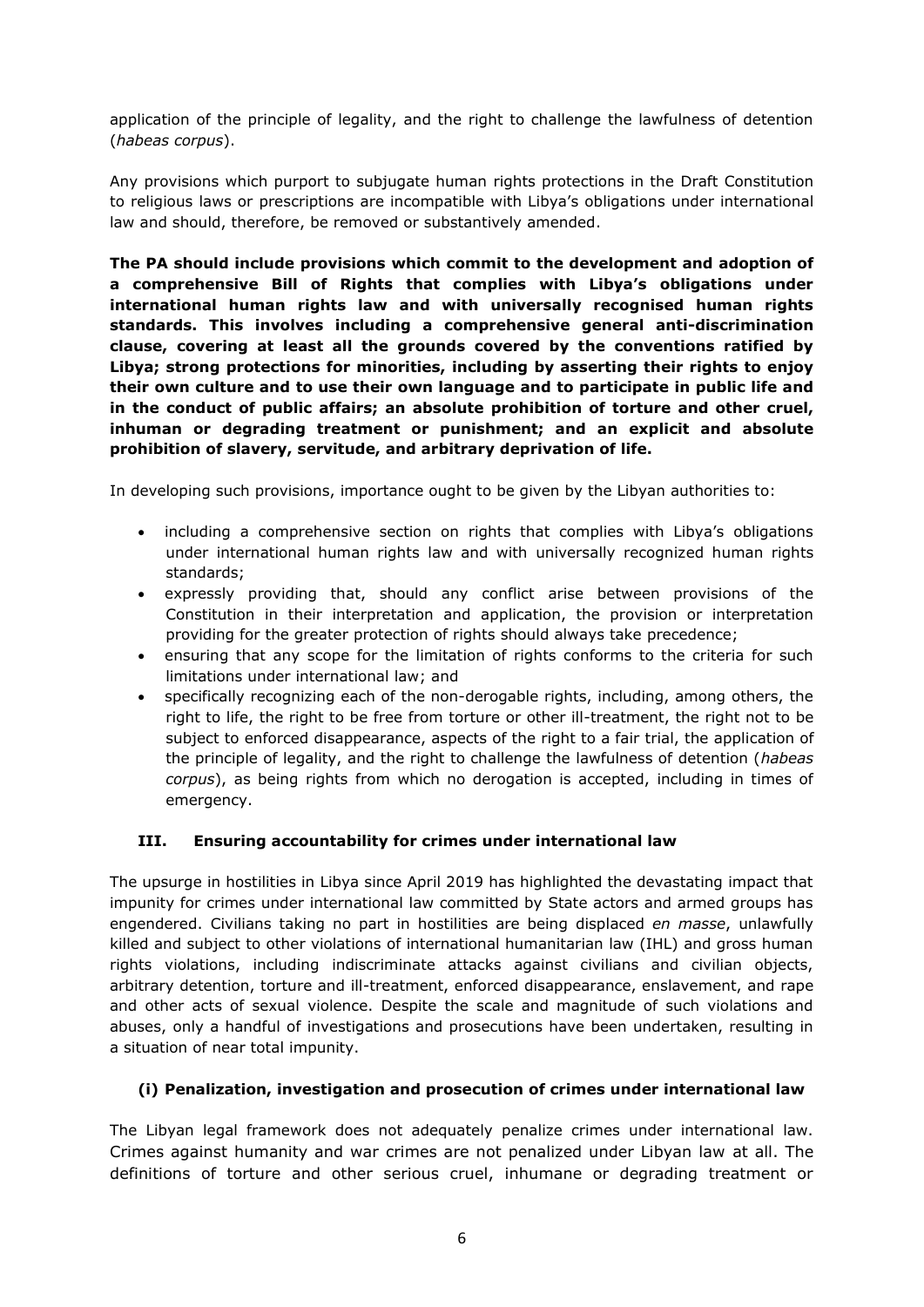punishment, enforced disappearance, some forms of arbitrary deprivations of life, rape and other forms of sexual violence, and slavery are also inconsistent with definitions under international treaty and customary law binding on Libya. The definition of superior responsibility is also inconsistent with the definition under customary international law.

**The PA should include provisions which commit to the penalization of crimes under international law and related modes of liability consistent with international law and standards; the independent investigation and effective prosecution of past and ongoing crimes under international law perpetrated by all State and non-State actors in Libya; and the adjudication of such crimes before ordinary, civilian courts in accordance with international fair trial standards, including the right to legal counsel, the right to challenge the lawfulness of detention, the right to adequate time and facilities to prepare a defence, and the right to appeal.** 

**The PA should also include provisions which enshrine a duty on the State to implement appropriate measures that comply with international standards on the right to truth, justice, reparation and guarantees of non-recurrence. Such provisions may include the establishment of a transitional justice mechanism that can lead to the uncovering of the truth about past and ongoing serious human rights violations, the prosecution of those responsible of such violations, and the provision of victims with effective remedies and reparation.** 

In developing such provisions, importance ought to be given by the Libyan authorities to:

- penalizing war crimes and crimes against humanity, and defining torture and other serious acts of cruel, inhuman or degrading treatment or punishment, enforced disappearance, arbitrary deprivations of the right to life, including extrajudicial, arbitrary and summary executions, rape and other forms of sexual and genderbased violence, and slavery consistently with international law.
- ratifying or acceding to the International Convention for the Protection of all Persons from Enforced Disappearance, the Optional Protocol to the Convention against Torture, the Second Optional Protocol to the International Covenant on Civil and Political Rights, the Optional Protocol to the International Covenant on Economic, Social and Cultural Rights, the Optional Protocol to the Convention on the Rights of the Child on communications procedure and the Optional Protocol to the Convention on the Rights of Persons with Disabilities;
- amending the Code of Criminal Procedure to ensure that the fair trials rights of the accused are upheld in accordance with the recommendations contained in the [ICJ's](https://www.icj.org/libya-addressing-accountability-for-serious-crimes-and-reform-of-the-criminal-justice-system-are-key-to-peace-stability-and-justice-icj-new-report/)  [2019 report,](https://www.icj.org/libya-addressing-accountability-for-serious-crimes-and-reform-of-the-criminal-justice-system-are-key-to-peace-stability-and-justice-icj-new-report/) including by ensuring that the right to and participation of legal counsel from the moment of arrest, as well as the rights to *habeas corpus*, adequate time and facilities to prepare a defence, presence at trial, appeal errors of law are all upheld, and the use of information and evidence obtained or extracted through torture or ill-treatment as evidence is prohibited at trial;
- preventing that evidence gathered by members of armed groups, who are not independent, impartial and competent authorities, be improperly relied upon during investigations and trials.
- introducing institutional and legislative reforms to ensure the protection of victims and witnesses at trial.

# **(ii) Amnesties, immunities and defences applying to crimes under international law**